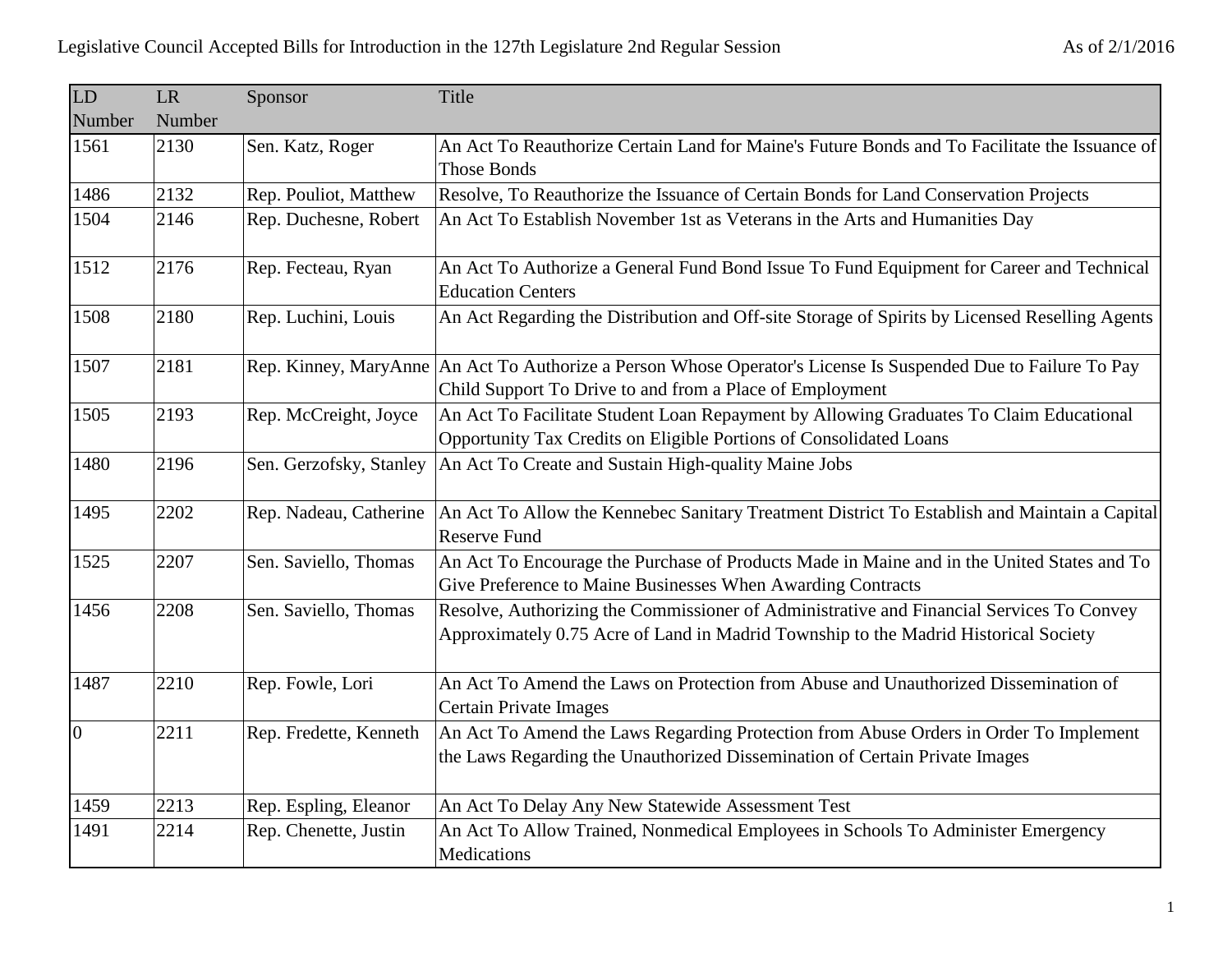| LD     | <b>LR</b> | Sponsor               | Title                                                                                                           |
|--------|-----------|-----------------------|-----------------------------------------------------------------------------------------------------------------|
| Number | Number    |                       |                                                                                                                 |
| 1481   | 2215      | Sen. Davis, Sr, Paul  | An Act To Protect Maine's Natural Resources Jobs by Exempting from Sales Tax Petroleum                          |
|        |           |                       | Products Used in Commercial Farming, Fishing and Forestry                                                       |
| 1531   | 2220      | Sen. Volk, Amy        | An Act To Protect Victims of Human Trafficking                                                                  |
| 1463   | 2230      | Rep. Foley, Robert    | An Act To Allow Members of the State Employee and Teacher Retirement Program To Reapply                         |
|        |           |                       | for Disability Retirement Benefits after Denial and To Allow the Board of Trustees of the                       |
|        |           |                       | Maine Public Employees Retirement System To Offer Long-term Disability Insurance Coverage                       |
| 1476   | 2242      | Sen. Diamond, G.      | An Act To Improve the Law Concerning Carbon Monoxide Detectors                                                  |
|        |           | William               |                                                                                                                 |
| 1479   | 2249      | Sen. Langley, Brian   | An Act To Create Improved Consumer Protection against Long-term Care Insurance Premium<br><b>Rate Increases</b> |
| 1526   | 2250      | Sen. Burns, David     | An Act To Permit Disclosure of Certain Intelligence and Investigative Record Information by a                   |
|        |           |                       | Criminal Justice Agency to a Nongovernmental Advocacy Program for Persons with Mental                           |
|        |           |                       | <b>Illness</b>                                                                                                  |
| 1524   | 2260      | Sen. Katz, Roger      | An Act To Update the Laws Governing the Maine Veterans' Homes                                                   |
| 1470   | 2263      | Sen. Libby, Nathan    | An Act To Amend Maine's Death Certificate Disclosure Law                                                        |
| 1482   | 2264      | Sen. Patrick, John    | An Act To Revise the Charter of the Rumford Water District                                                      |
| 1469   | 2269      | Sen. Breen, Catherine | An Act To Promote Private Fund-raising for the Maine Educational Center for the Deaf and                        |
|        |           |                       | Hard of Hearing and the Governor Baxter School for the Deaf                                                     |
| 1478   | 2270      | Sen. Breen, Catherine | An Act To Reestablish Recreational Use of a Historic Trolley Line in the Town of Gray                           |
| 1532   | 2271      | Sen. Rosen, Kimberley | An Act To Clarify Financial Responsibility in Gestational Carrier Agreements                                    |
| 1541   | 2284      | Sen. Cyrway, Scott    | An Act To Increase Sentences Imposed for the Illegal Importation of Scheduled Drugs                             |
| 1533   | 2293      | Sen. Burns, David     | An Act To Provide an Annual Cost-of-living Adjustment to Nursing Facilities To Further                          |
|        |           |                       | Implement the Recommendations of the Commission To Study Long-term Care Facilities                              |
| 1527   | 2294      | Sen. Burns, David     | An Act To Facilitate MaineCare Assisted Living by Providing a Cost-of-living Adjustment to                      |
|        |           |                       | Private Nonmedical Institutions and Adult Family Care Homes                                                     |
| 1466   | 2295      | Sen. Patrick, John    | An Act To Exempt Certain Liquor Sales Representatives from Licensing Requirements                               |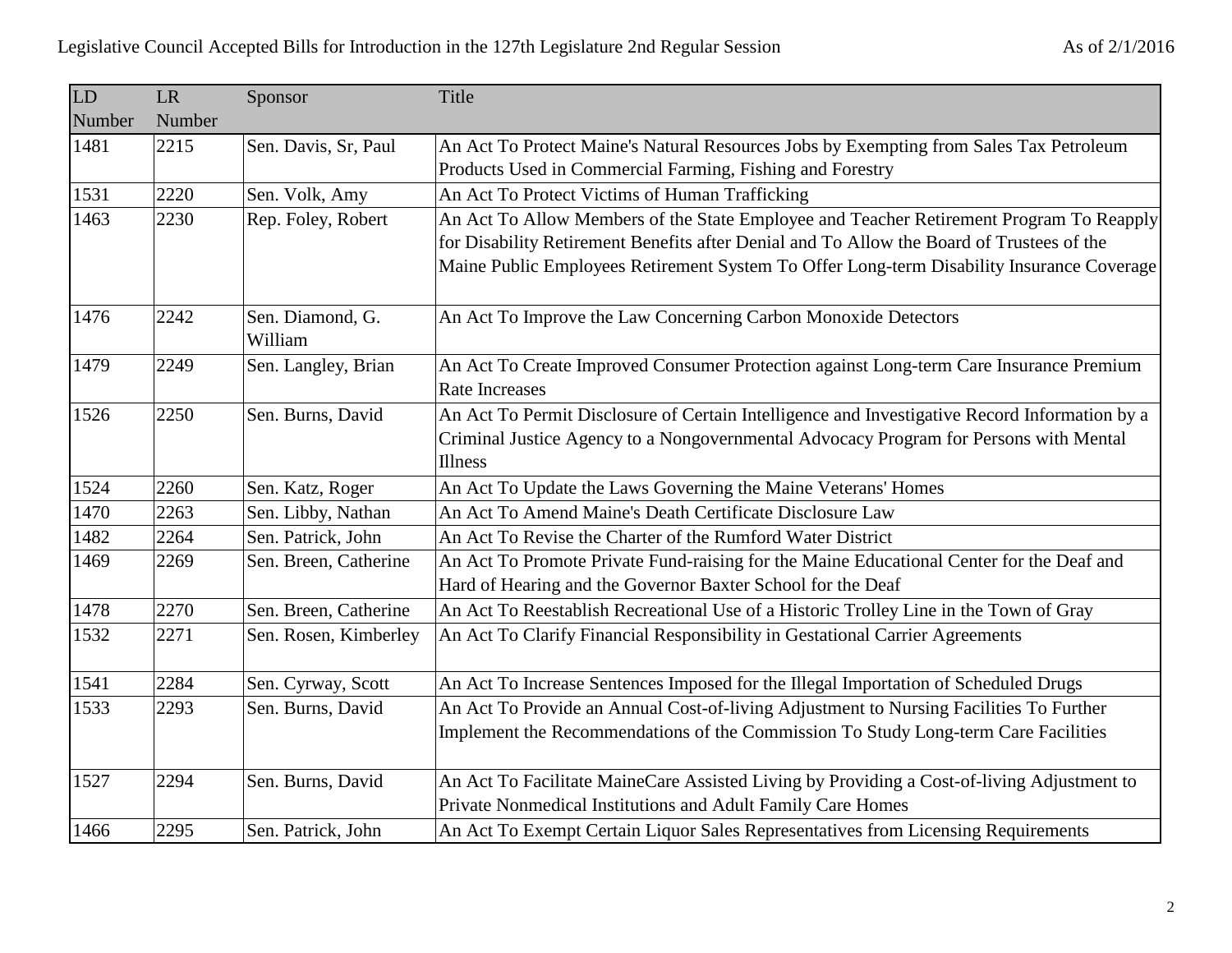| LD     | <b>LR</b> | Sponsor                 | Title                                                                                       |
|--------|-----------|-------------------------|---------------------------------------------------------------------------------------------|
| Number | Number    |                         |                                                                                             |
| 1517   | 2300      | Rep. Hubbell, Brian     | An Act To Enable an Alternative Organizational Structure To Purchase Group Health Insurance |
|        |           |                         | for Its Employees                                                                           |
| 1494   | 2301      | Rep. Duchesne, Robert   | An Act To Revise Oil Spill Reporting Standards                                              |
|        |           |                         |                                                                                             |
| 1539   | 2303      | Rep. O'Connor, Beth     | An Act To Expand the Early Processing of Absentee Ballots                                   |
| 1529   | 2315      | Sen. Rosen, Kimberley   | An Act Regarding the Application Fees and Inspection Fees Associated with the Provision of  |
|        |           |                         | <b>Amusement Rides</b>                                                                      |
| 1528   | 2316      | Sen. Valentino, Linda   | An Act To Modernize and Consolidate Court Facilities                                        |
| 1523   | 2317      | Sen. Davis, Sr, Paul    | Resolve, To Provide Wage Parity for Supervisors of Law Enforcement Personnel                |
| 1560   | 2324      | Sen. Katz, Roger        | An Act To Strengthen Intragovernment Communication                                          |
| 1475   | 2329      | Sen. Millett, Rebecca   | An Act To Facilitate the Use of State Education Subsidies                                   |
| 1489   | 2338      | Rep. Rotundo, Margaret  | An Act To Clarify Expenditures Regarding Androscoggin County                                |
|        |           |                         |                                                                                             |
| 1477   | 2347      | Sen. Diamond, G.        | An Act To Protect Victims of Sexual Assault                                                 |
|        |           | William                 |                                                                                             |
| 1485   | 2349      | Rep. Black, Russell     | An Act To Allow the Director of the Bureau of Parks and Lands To Transfer Ownership of      |
|        |           |                         | Snowmobile Trail Maintenance Equipment to Incorporated Nonprofit Snowmobile Clubs           |
|        |           |                         |                                                                                             |
| 1535   | 2351      | Sen. Baker, Linda       | An Act To Protect Firefighters by Prohibiting the Sale and Distribution of New Upholstered  |
|        |           |                         | Furniture Containing Certain Flame-retardant Chemicals                                      |
| 1492   | 2352      | Rep. Tuell, William     | An Act To Amend the Laws Governing Education Standards in Maine                             |
| 1465   | 2354      | Rep. Lajoie, Michel     | An Act To Require the State To Adequately Pay for Emergency Medical Services                |
| 1518   | 2355      | Rep. Picchiotti, John   | An Act To Ensure Children in the Care of Caretaker Relatives Can Access Fundamental         |
|        |           |                         | Services                                                                                    |
| 1534   | 2363      | Sen. Burns, David       | An Act To Reduce the Trafficking of Illegal Drugs in the State                              |
| 1468   | 2364      | Sen. Miramant, David    | An Act To Improve the Safety of Ferries in the State                                        |
| 1545   | 2371      | Sen. Whittemore,        | An Act To Repeal the Maine Guaranteed Access Reinsurance Association Act                    |
|        |           | Rodney                  |                                                                                             |
| 1550   | 2387      | Sen. Gerzofsky, Stanley | An Act To Protect Shellfish Conservation Areas                                              |
|        |           |                         |                                                                                             |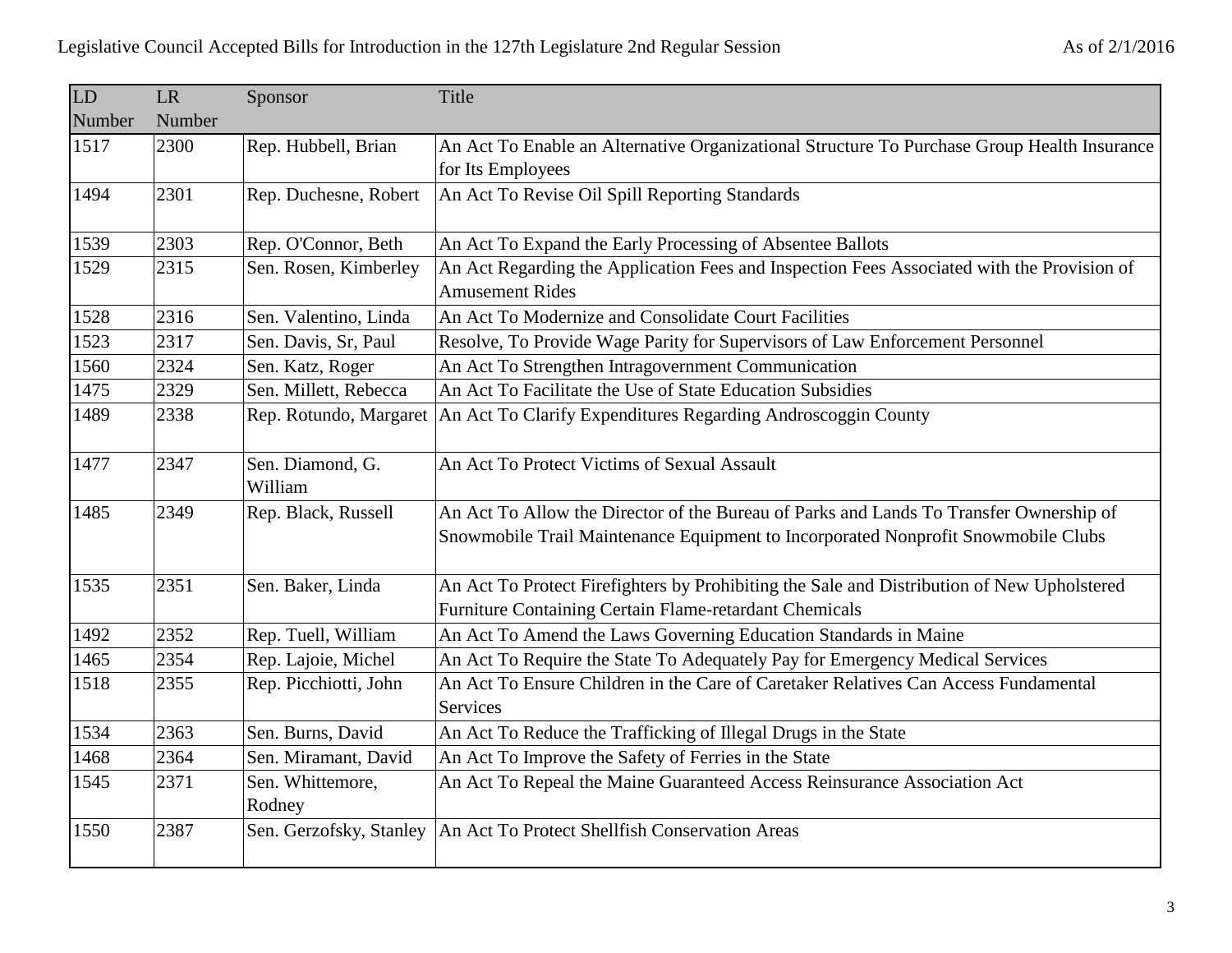| LD             | <b>LR</b> | Sponsor                      | Title                                                                                                                                                                         |
|----------------|-----------|------------------------------|-------------------------------------------------------------------------------------------------------------------------------------------------------------------------------|
| Number         | Number    |                              |                                                                                                                                                                               |
| $\overline{0}$ | 2381      | Sen. Gerzofsky, Stanley      | An Act To Ensure Fairness in Shellfish and Marine Worm Digger Licensing                                                                                                       |
| 1471           | 2382      | Pres. Thibodeau,             | Resolve, To Facilitate the Distribution of Food Harvested or Processed in Maine to Residents                                                                                  |
|                |           | Michael                      | with Food Insecurity                                                                                                                                                          |
| 1563           | 2383      | Pres. Thibodeau,             | An Act To Enact the Uniform Interstate Enforcement of Domestic Violence Protection Orders                                                                                     |
|                |           | Michael                      | Act                                                                                                                                                                           |
| 1544           | 2390      | Sen. Baker, Linda            | An Act To Improve Teaching Assignments in Maine's Public Schools                                                                                                              |
| 1488           | 2385      | Rep. Dion, Mark              | An Act To Establish the Law Enforcement Assisted Diversion Program in Maine                                                                                                   |
| 1461           | 2395      | Sen. Saviello, Thomas        | An Act To Allow All Manufacturers Licensed by the Bureau of Alcoholic Beverages and                                                                                           |
|                |           |                              | Lottery Operations To Provide Samples of Products to Retail Licensees                                                                                                         |
| 1462           | 2396      | Sen. Saviello, Thomas        | An Act Regarding the Sale of Alcohol by a Manufacturer with an On-premises Retail License                                                                                     |
| 1473           | 2407      | Sen. Woodsome, David         | Resolve, To Increase Access to Opiate Addiction Treatment in Maine                                                                                                            |
| $\overline{0}$ | 2409      | Sen. Alfond, Justin          | Resolve, To Increase Collaboration between the Department of Education and School<br>Administrative Units To Identify Students Eligible for Low-cost and Free Meals at School |
| 1472           | 2410      | Sen. Alfond, Justin          | Resolve, To Enhance the Administration of the Child and Adult Care Food Program by<br>Creating Clear Guidelines for Organizations and Streamlining the Application Process    |
| 1515           | 2412      | Rep. Ward, Karleton          | An Act To Update the Laws Governing the Maine Public Employees Retirement System as<br>They Relate to Wartime Veterans                                                        |
| 1514           | 2414      | Rep. Sirocki, Heather        | An Act To Conform Maine Law to the Requirements of the American Dental Association<br><b>Commission on Dental Accreditation</b>                                               |
| 1499           | 2422      | Rep. Goode, Adam             | An Act To Increase the Safety of Social Workers                                                                                                                               |
| 1503           | 2423      | Rep. Kumiega, III,           | An Act To Create a Class II Limited Lobster and Crab Fishing License and Improve the Limited-                                                                                 |
|                |           | Walter                       | entry System                                                                                                                                                                  |
| 1502           | 2424      | Rep. Kumiega, III,<br>Walter | An Act To Provide Flexibility in the Designation of the Closed Period for Elver Harvesting                                                                                    |
| 1549           | 2426      | Rep. Peterson, Matthew       | An Act To Amend the Laws Governing Oversight of and Responsibility for the Kim Wallace                                                                                        |
|                |           |                              | Adaptive Equipment Loan Program Fund                                                                                                                                          |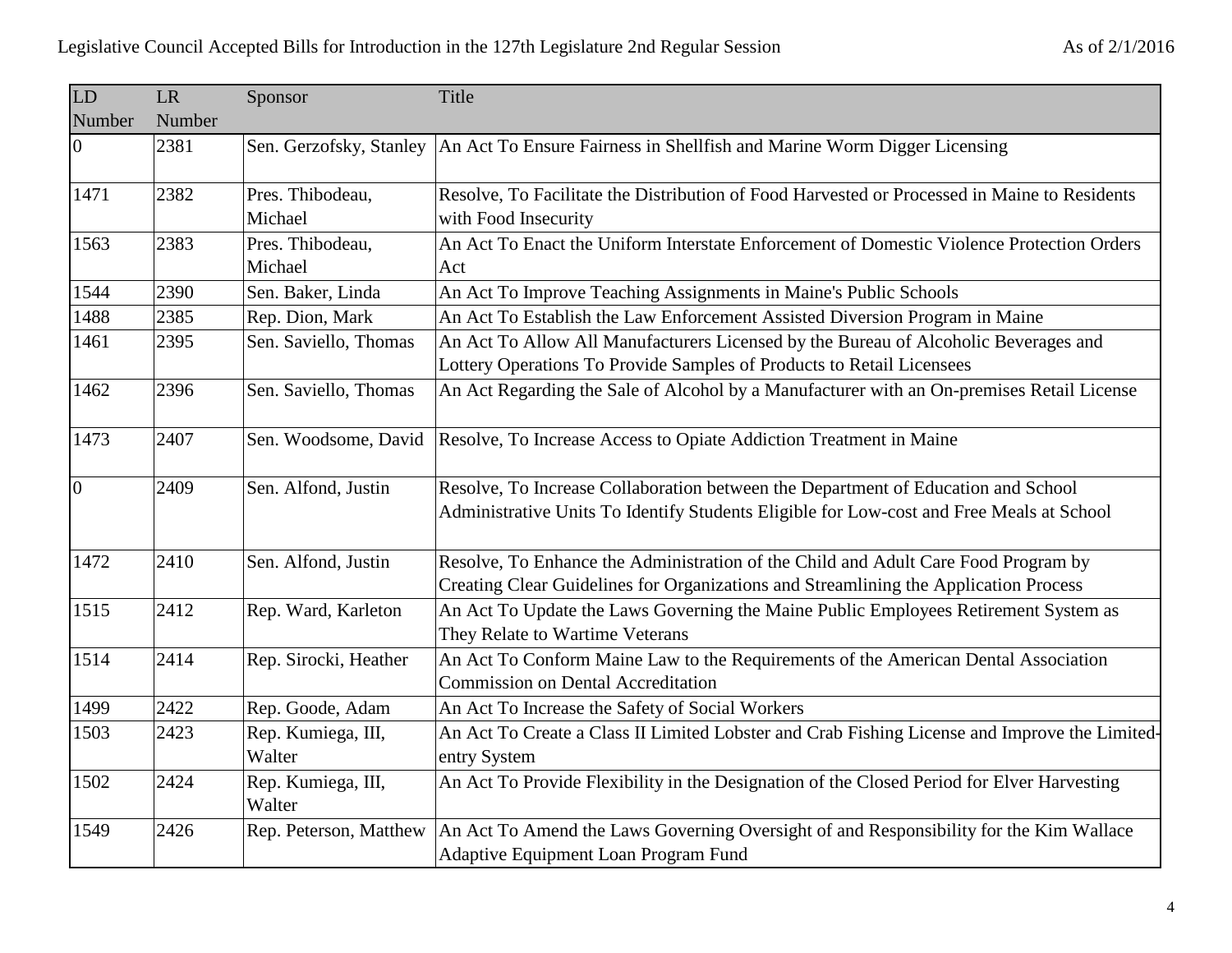| LD             | LR     | Sponsor                     | Title                                                                                                                                                                                      |
|----------------|--------|-----------------------------|--------------------------------------------------------------------------------------------------------------------------------------------------------------------------------------------|
| Number         | Number |                             |                                                                                                                                                                                            |
| 1521           | 2431   | Rep. Gattine, Andrew        | An Act To Create Equity among Essential Nonprofit Health Care Providers in Relation to the<br><b>Sales Tax</b>                                                                             |
| 1506           | 2434   | Rep. Fredette, Kenneth      | An Act To Make Additional Technical Changes to Recently Enacted Tax Legislation<br>Concerning Pension Income                                                                               |
| 1493           | 2440   | Rep. McClellan,<br>Michael  | An Act To Provide a Private Support Organization for the Maine Arts Commission                                                                                                             |
| 1558           | 2435   | Rep. Grohman, Martin        | An Act To Make Efficient Electric Heat Pumps Available to Utility Customers, Including Low-<br>income Customers                                                                            |
| 1490           | 2441   | Rep. McClellan,<br>Michael  | An Act Regarding the Maine Arts Commission                                                                                                                                                 |
| 1516           | 2438   | Rep. Grohman, Martin        | An Act To Allow School Resource Officers To Have Jurisdiction at Off-site Events                                                                                                           |
| 1573           | 2442   | Pres. Thibodeau,<br>Michael | An Act To Improve Hospital Governance by Clarifying the Requirement for a Certificate of<br><b>Need for Intracorporation Transfers</b>                                                     |
| 1464           | 2452   | Rep. Maker, Joyce           | An Act To Revise the Educational Personnel Certification Statutes and To Direct the<br>Department of Education To Review Department Rules Regarding Educational Personnel<br>Certification |
| 1498           | 2454   | Rep. Vachon, Karen          | An Act To Clarify Medicaid Managed Care Ombudsman Services                                                                                                                                 |
| 1536           | 2463   | Sen. Burns, David           | An Act To Provide Ballistic Vests to State Law Enforcement Officers                                                                                                                        |
| 0              | 2486   | Rep. Fowle, Lori            | An Act To Correct a Conflict in the Laws Regarding Schedule W Drugs                                                                                                                        |
| 1543           | 2493   |                             | Rep. Timberlake, Jeffrey An Act To Create Stability in the Control of Pesticides                                                                                                           |
| 1530           | 2496   |                             | Sen. Cushing, III, Andre An Act To Exempt MaineCare Appendix C Private Nonmedical Institutions from the Service<br>Provider Tax                                                            |
| 1500           | 2498   | Rep. Corey, Patrick         | An Act To Protect and Promote Access to Sport Shooting Ranges                                                                                                                              |
| 1496           | 2501   | Rep. Maker, Joyce           | An Act To Support Maine People in Recovery                                                                                                                                                 |
| $\overline{0}$ | 2503   | Rep. McCabe, Jeff           | An Act To Coordinate an Evidence-based Substance Abuse Education Program in Maine                                                                                                          |
|                |        |                             | Schools To Stop Harmful Drug Use                                                                                                                                                           |
| 1511           | 2505   | Rep. Herbig, Erin           | An Act To Allow Retailers To Return Promotional Alcoholic Beverages to Wholesalers                                                                                                         |
| 1513           | 2506   | Rep. Dion, Mark             | An Act To Clarify Laws Relating to Affiliate Ownership of Electric Generation                                                                                                              |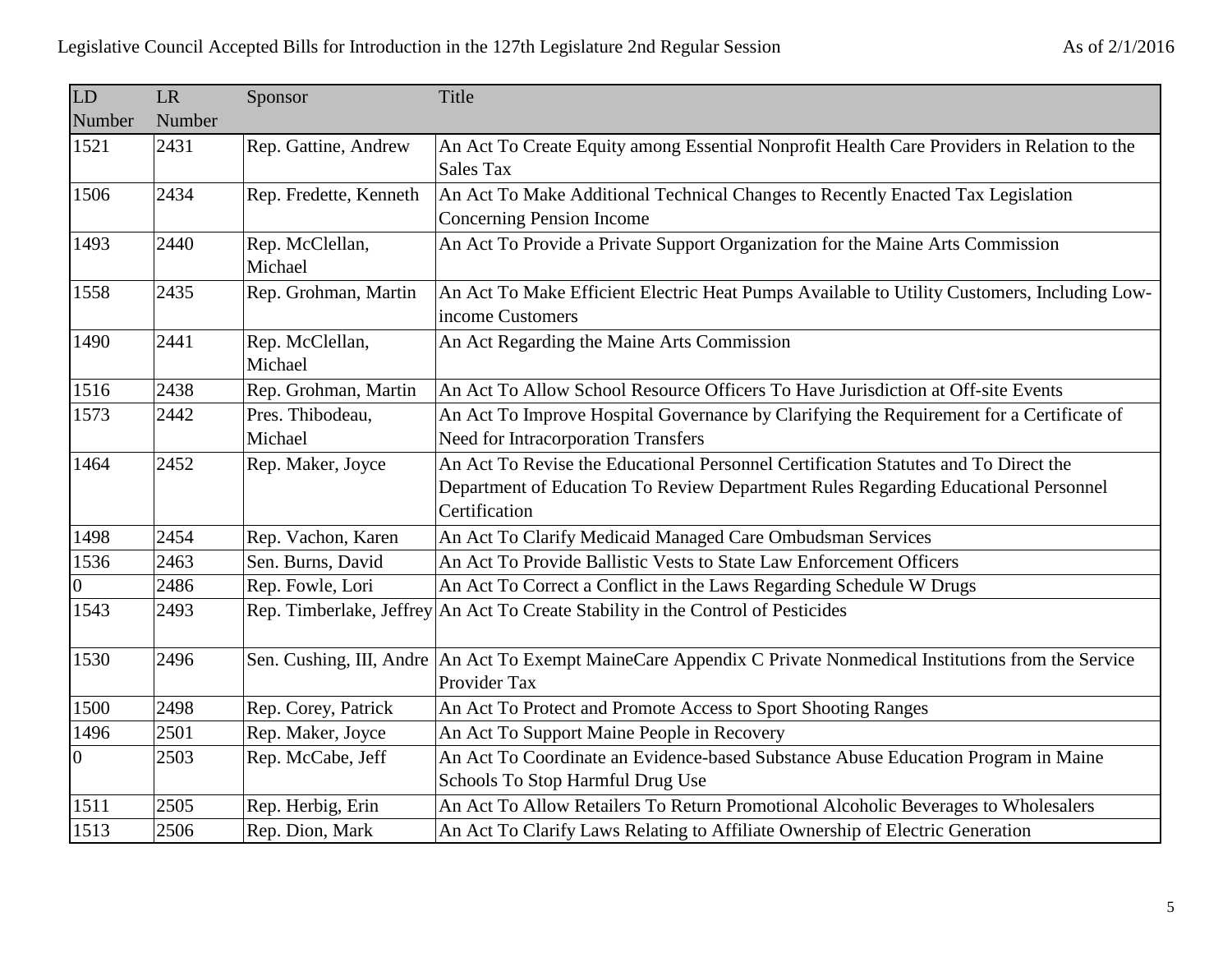| LD               | <b>LR</b> | Sponsor                     | Title                                                                                                                      |
|------------------|-----------|-----------------------------|----------------------------------------------------------------------------------------------------------------------------|
| Number           | Number    |                             |                                                                                                                            |
| 1519             | 2518      | Rep. Pouliot, Matthew       | An Act To Amend the Tax Laws To Strengthen Charitable Institutions, Encourage Home                                         |
|                  |           |                             | <b>Ownership and Manage Medical Expenses</b>                                                                               |
| $ 0\rangle$      | 2523      | Rep. Eves, Mark             | An Act to Support and Strengthen the Direct Care Workforce                                                                 |
| 1572             | 2539      | Sen. Cushing, III, Andre    | An Act To Ensure Nondiscrimination against Gun Owners in Public Housing                                                    |
| 1542             | 2542      | Rep. Beck, Henry            | An Act To Encourage Maine Employers To Offer and Employees To Enroll in Disability                                         |
|                  |           |                             | Income Protection Plans in the Workplace                                                                                   |
| 1548             | 2554      | Rep. Malaby, Richard        | An Act To Establish a Foster Parents' Bill of Rights                                                                       |
| $\boldsymbol{0}$ | 2568      | Sen. Saviello, Thomas       | An Act Regarding the Educational Opportunity Tax Credit                                                                    |
| 1574             | 2573      | Sen. Diamond, G.<br>William | An Act To Protect Maine Voters from Intimidating Videotaping at the Polls                                                  |
| 1578             | 2574      | Sen. Saviello, Thomas       | An Act To Update Maine's Solid Waste Management Laws                                                                       |
| 1540             | 2578      | Sen. Cyrway, Scott          | An Act To Protect All Students in Elementary or Secondary Schools from Sexual Assault by<br><b>School Officials</b>        |
| 1559             | 2579      | Rep. Russell, Diane         | An Act To Encourage Roller Derby                                                                                           |
| 0                | 2582      | Rep. Powers, Christine      | Resolve, To Name the Naples Bay Bridge on Route 302 in Naples the Robert Neault Bridge                                     |
|                  |           |                             |                                                                                                                            |
| 0                | 2583      | Rep. Martin, Roland         | Resolve, Authorizing Sinclair Sanitary District to Lease Land for Telecommunications Purposes                              |
| 1552             | 2590      | Rep. Vachon, Karen          | An Act To Reduce Morbidity and Mortality Related to Injected Drugs                                                         |
| 1576             | 2591      | Rep. Hubbell, Brian         | An Act To Amend Certain Education Laws                                                                                     |
| 1567             | 2596      | Rep. Saucier, Robert        | An Act To Amend the Laws Regarding the Operation of an All-terrain Vehicle or Snowmobile<br>on a Controlled Access Highway |
| $\overline{0}$   | 2597      | Rep. Sirocki, Heather       | An Act to Revise the Laws Regarding Dental Practices                                                                       |
| 1537             | 2599      | Pres. Thibodeau,<br>Michael | An Act To Combat Drug Addiction through Enforcement, Prevention, Treatment and Recovery                                    |
| $\vert$ 0        | 2600      | Rep. Frey, Aaron            | Resolve, To Rename the Essex Street Overpass in Bangor the Brent Cross Bridge                                              |
| 1571             | 2614      | Sen. Davis, Sr, Paul        | Resolve, To Name a Bridge between Atkinson and Sebec the Captain John "Jay" Brainard Gold<br><b>Star Memorial Bridge</b>   |